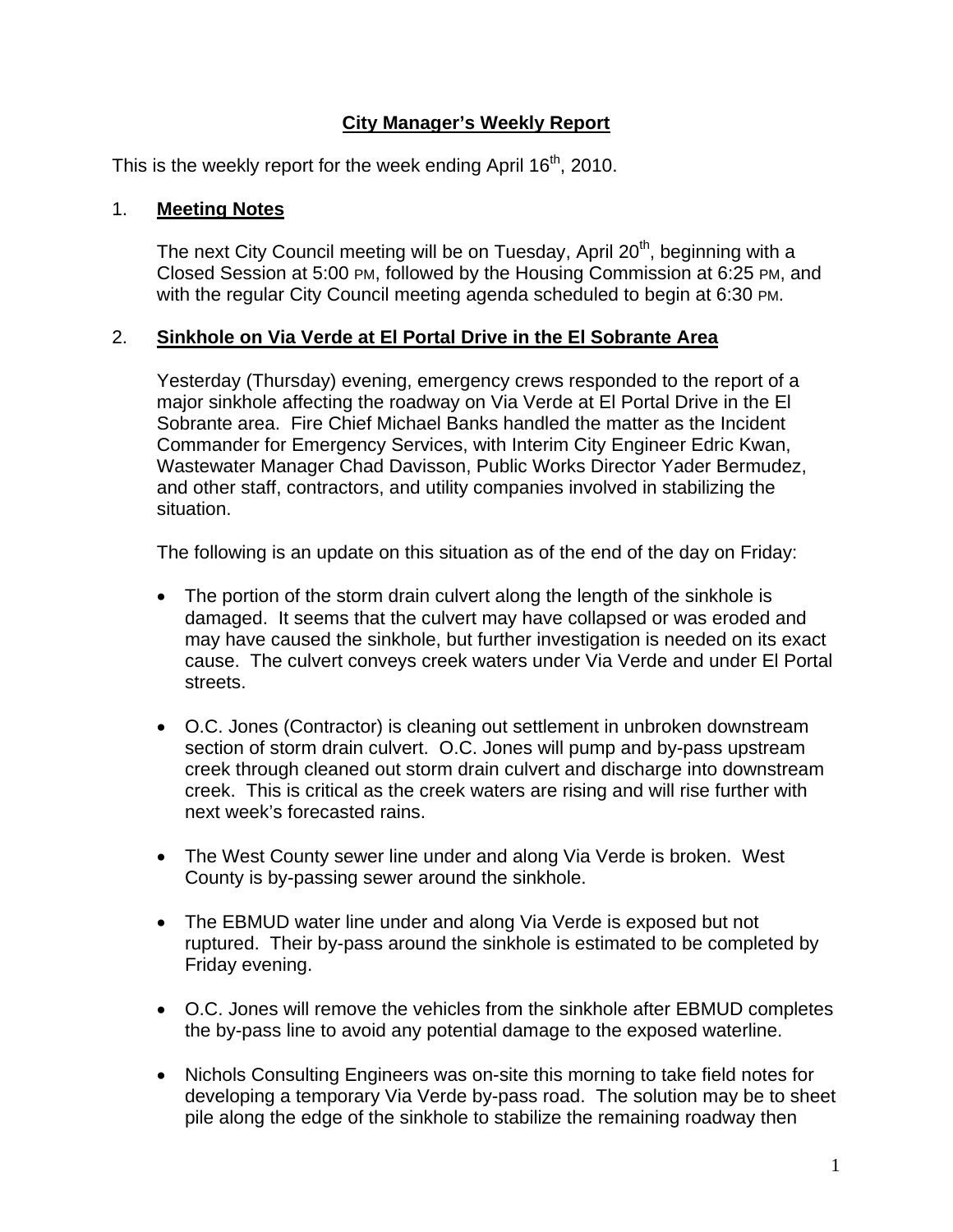- O.C. Jones is installing erosion control in preparation for next week's rains and securing the perimeter to prevent civilians from entering site.
- The apartment complex manager has been notified to remove parked cars along sinkhole and to barricade parking spots.
- After access is restored to the subdivision and utilities are re-routed, Nichols Consulting will develop plans to restore the roadway and culvert.

Until further notice, Via Verde at El Portal Drive will be closed and access on Via Verde Road is limited to foot traffic only.

The Fire Department distributed informational flyers to the affected neighborhood about the road closure. We will update the residents on the temporary road reopening once work is completed.



## 3. **Supplemental Educational Revenue Augmentation Fund (SERAF) Lawsuit Against State of California**

The California Redevelopment Association (CRA) lawsuit against the state of California regarding the taking of redevelopment agency funds for nonredevelopment purposes was argued before Judge Lloyd Connelly of the Sacramento Superior Court on February 5<sup>th</sup> and the supplemental briefing he requested was concluded in early March. He has had the case under consideration since March  $2^{nd}$ . On March  $30<sup>th</sup>$ , the CRA filed a motion for a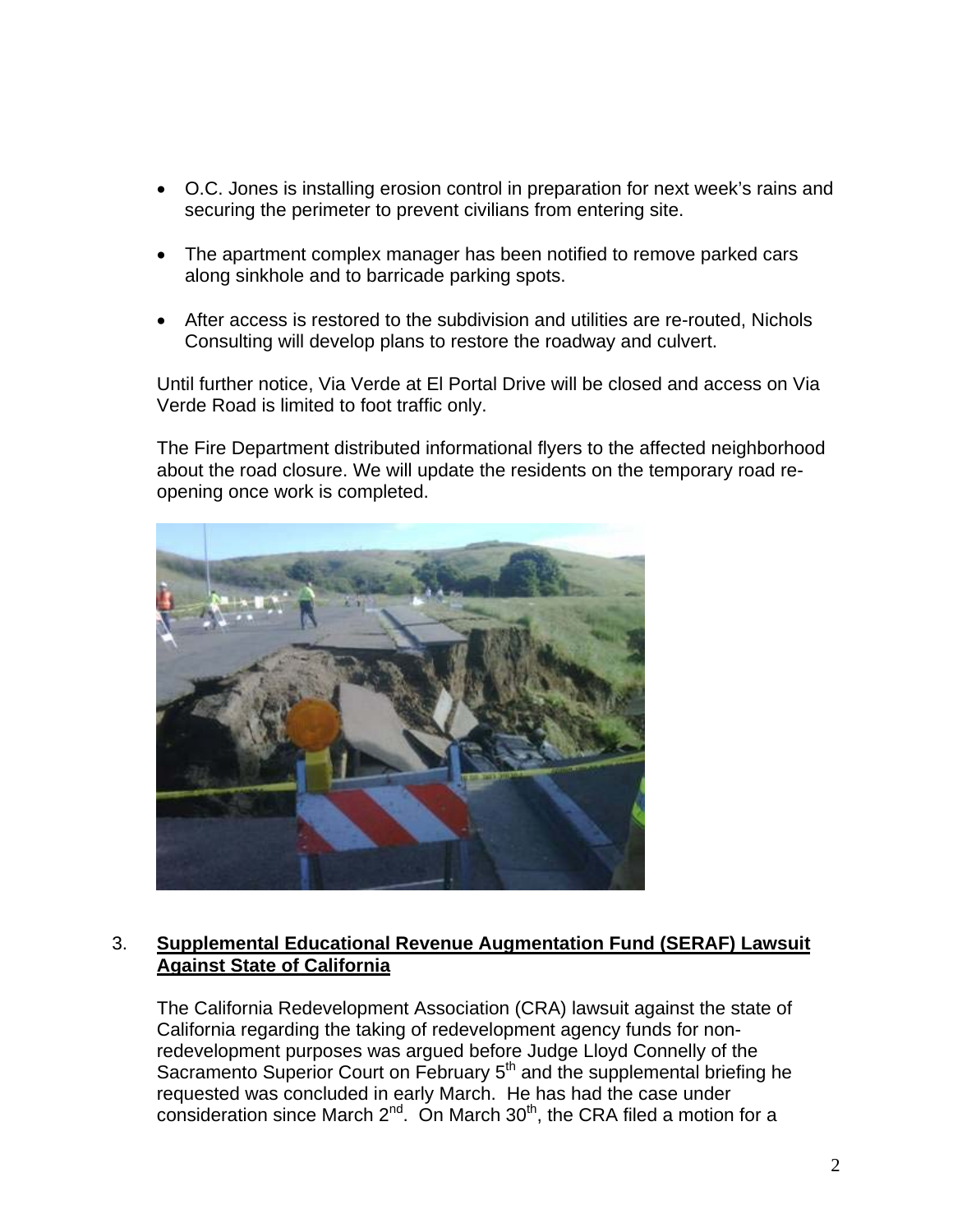preliminary injunction/stay, asking the court not to require redevelopment agencies to make payments to SERAF on May  $10<sup>th</sup>$ , as required by ABx4-26, until the court makes its decision. That motion is set to be heard on April 23<sup>rd</sup>. However, Judge Connelly has notified CRA that the hearing date for the motion on the preliminary injunction has been cancelled because he intends to rule on the merits of the case on or before May  $4<sup>th</sup>$ .

We will keep you informed.

## 4. **"One Richmond" Collaborative Networking Meeting**

As you may recall from back in January, Don Lau, Vice President of the YMCA of the East Bay, Joan Davis, President and CEO of the Richmond Children's Foundation, Terrance Cheung, Chief of Staff for Supervisor John Gioia, and I helped convene a meeting of representatives of various community collaborative efforts. At that initial meeting, spokespersons for these efforts had the opportunity to present their projects and share their experiences, key learning outcomes, and best practices. Attendees expressed an interest at that time in keeping this project moving and in scheduling a follow-up meeting in about three months time.

The second such meeting was held today (Friday) at City Hall. One specific agenda item was to discuss potential partnership interest for two specific federal grant opportunities that are being pursued within the community. These grant programs are *Promise Neighborhoods* and *Choice Neighborhoods*. The *Choice Neighborhoods* grant will be pursued by the NURVE (Nystrom United Revitalization Effort) collaborative, of which the City and the Housing Authority are participants, and which involves an investment in public infrastructure, education, housing, and related programs in the Nystrom area. The current NURVE project participants were interested in determining what organizations, beyond the current partners, are interested in being part of the collaborative effort and federal grant application and this was discussed at the "One Richmond" meeting.

We will continue to keep you informed as these efforts continue.

## 5. **Point Richmond Retaining Wall Project**

As part of the current Capital Improvement Program, Engineering Services has put out to bid the second phase of the Point Richmond Retaining Wall project on April  $9<sup>th</sup>$ . The base bid includes the deteriorated retaining walls above and below 53 Scenic Avenue. Bid opening is scheduled for April 20<sup>th</sup>.

#### 6. **Broadband Comprehensive Community Infrastructure Grant**

As discussed in my prior weekly report, the City of Richmond has now applied for round two of the Broadband Stimulus Grant. The City of Richmond's broadband accessibility project is a partnership between the City of Richmond and community anchor institutions to bring broadband service to residents of underserved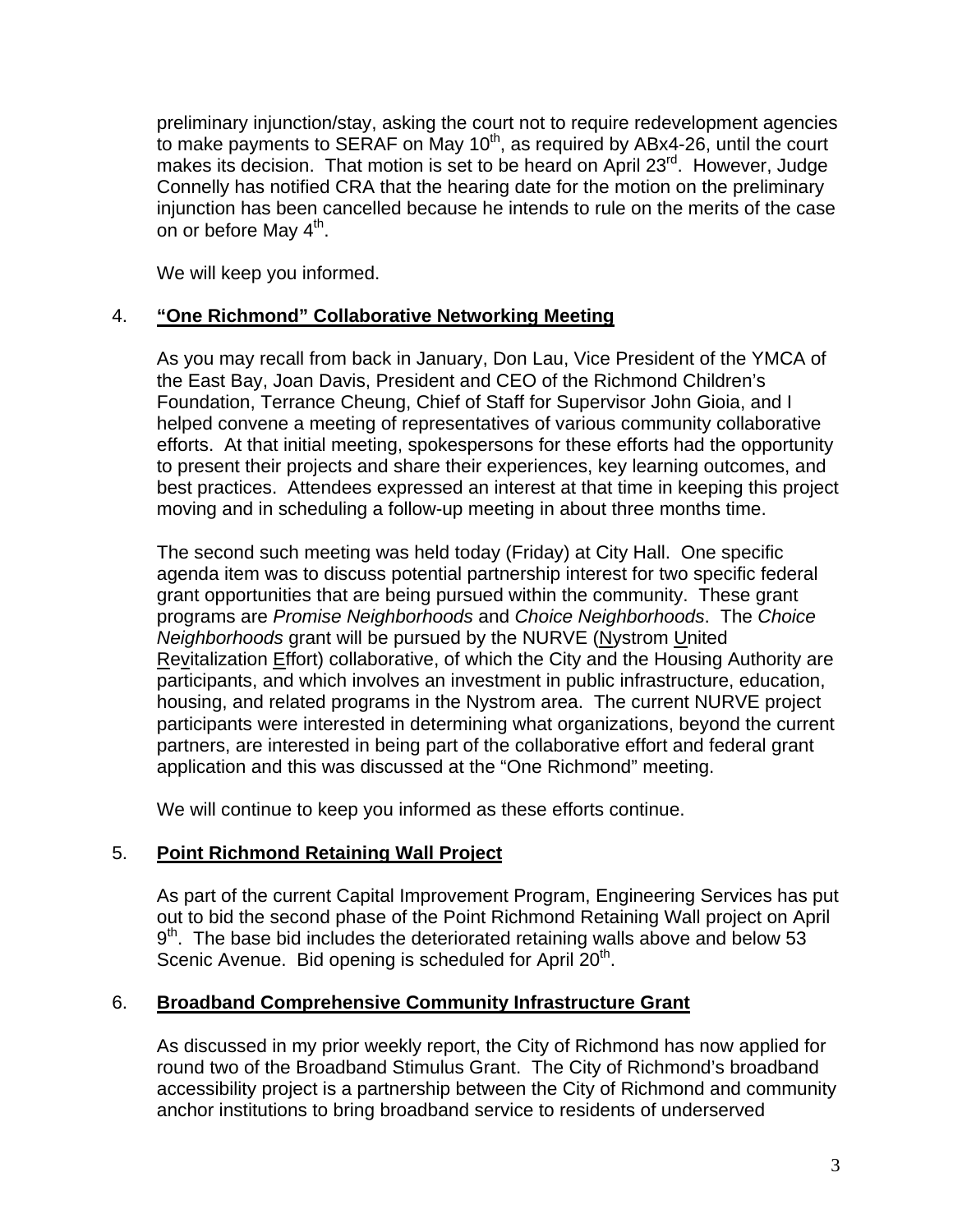neighborhoods in central Richmond through high-speed fiber connections to these anchor institutions. The project will also broadcast free wireless service to residents in the vicinity of these anchor sites.

Along with the city's application, nine other cities in California have applied in round two, of which four have applied in the same Comprehensive Community Infrastructure category. The other four cities include the City of Concord, the City of Oakland, the City of Ontario, and the City of Riverside.

## 7. **Pipeline to Contract Connections Business Expo Sponsored by EBMUD in Oakland**

The Finance Department's Purchasing Division, in collaboration with Employment and Training, attended the Pipeline to Contract Connections Business Expo sponsored by EBMUD on April 13<sup>th</sup>. The local vendor community was invited to this event to learn about upcoming projects, contracting procedures and resources available through the participating public agencies, which included the City of Richmond, Alameda County, the Port of Oakland, the City of Oakland, BART and other local agencies. The vendor turnout was very impressive with approximately 250 to 300 vendors visiting the city's table at this event. All vendors were instructed on how to register on the city's BidsOnline System to be automatically notified of contract opportunities.

#### 8. **Violence Prevention Curriculum and Certificate Program**

Office of Neighborhood Safety (ONS) staff has been part of a regional effort to connect community based initiatives with a formal community college based curriculum. This week, we learned that the Peralta Community College District's Council of Instruction, Planning and Development (CIPD), approved the establishment of a violence prevention curriculum and certificate program. This was the second step after the College of Alameda's Curriculum Committee adopted the curriculum on March 16.

Now that the curriculum has been approved, a planning process will begin so that students with interests in violence prevention can enroll for the first class this coming fall semester.

In the long run, efforts like this will help involve a broader community in knowledge-based violence prevention programs.

#### 9. **Public Works Updates**

1. The re-roofing of Richmond Fire Station #62 (1065 - 7th Street) is now complete. Currently, city staff is repainting the inside of the Fire Station.